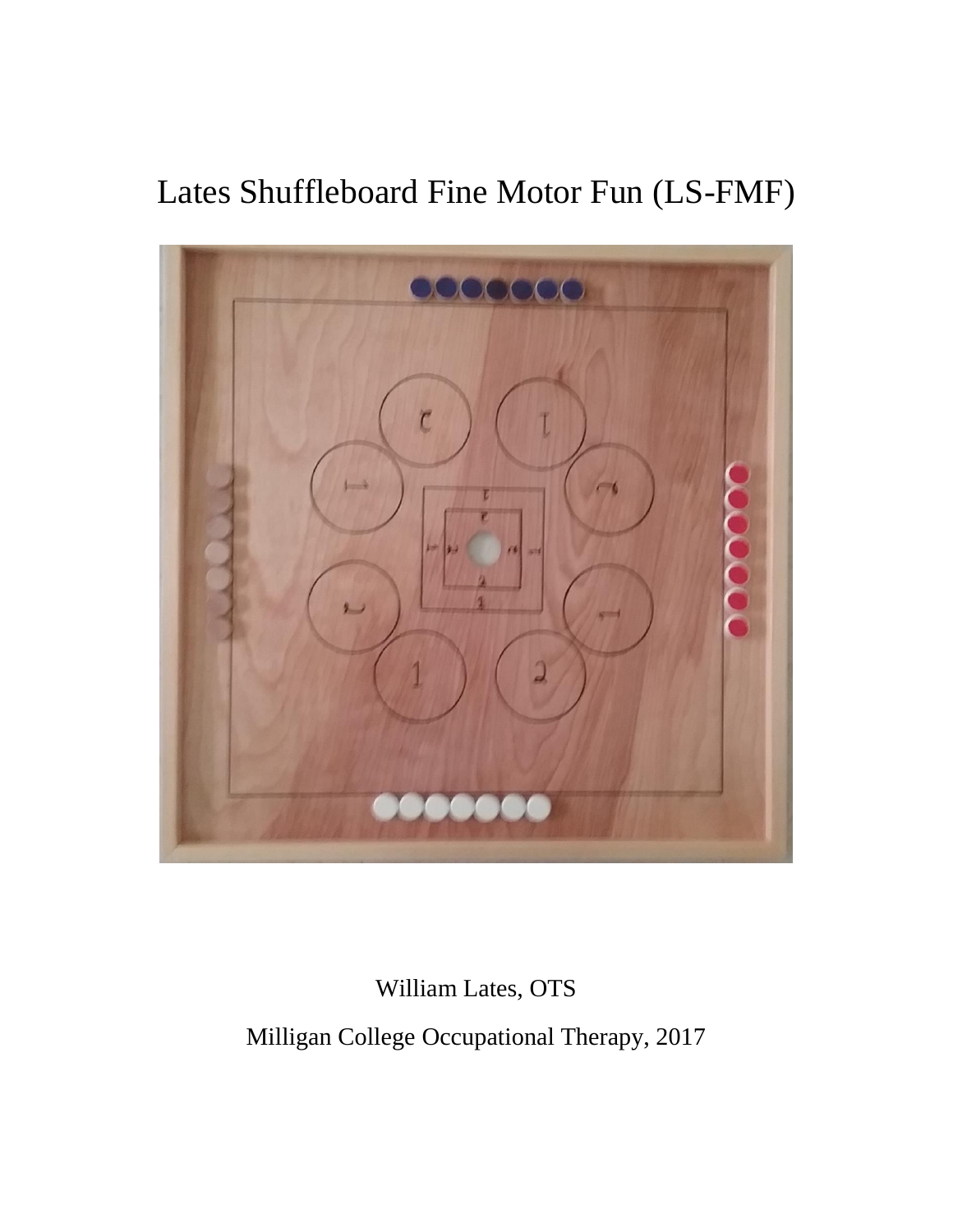# Table of Contents: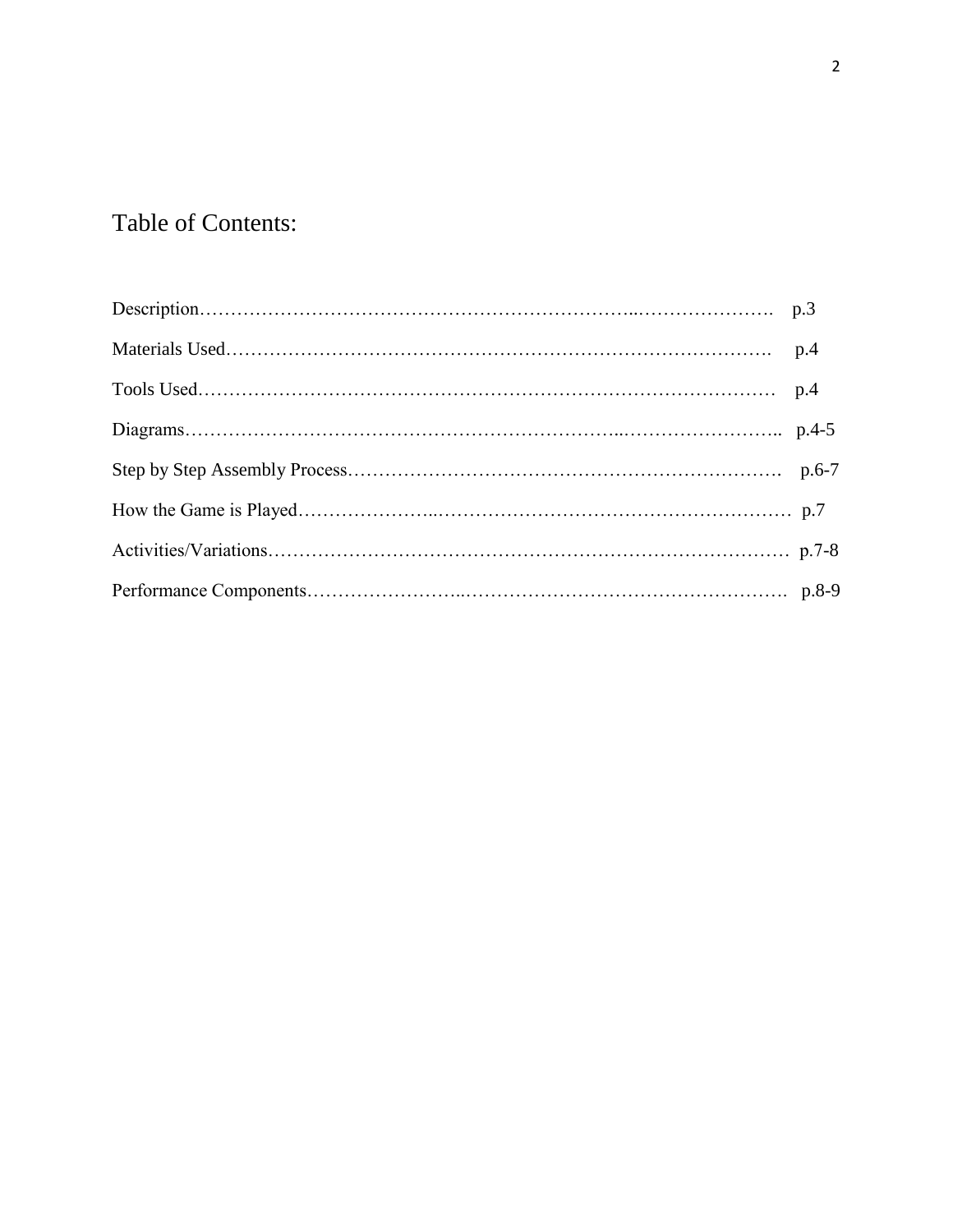#### Description:

The Lates Shuffleboard Fine Motor Fun (LS-FMF) is a board game designed to promote fine motor coordination while also incorporating a cognitive and discussion component. A therapist can use this game in a variety of ways to benefit different clients and work on many different performance components in a fun and exciting way. The game involves flicking pieces across the board surface, and depending on where the piece lands the client may either try and match two matching cards, or choose a discussion question that all players should be encouraged to answer. The game is played similar to shuffleboard in which in order to score points, players are trying to keep their pieces in the center, while knocking the other players out. The activities mentioned in the end of this booklet are not an exhaustive list and we encourage those using this game to grade and adapt the activity to meet each client's specific needs.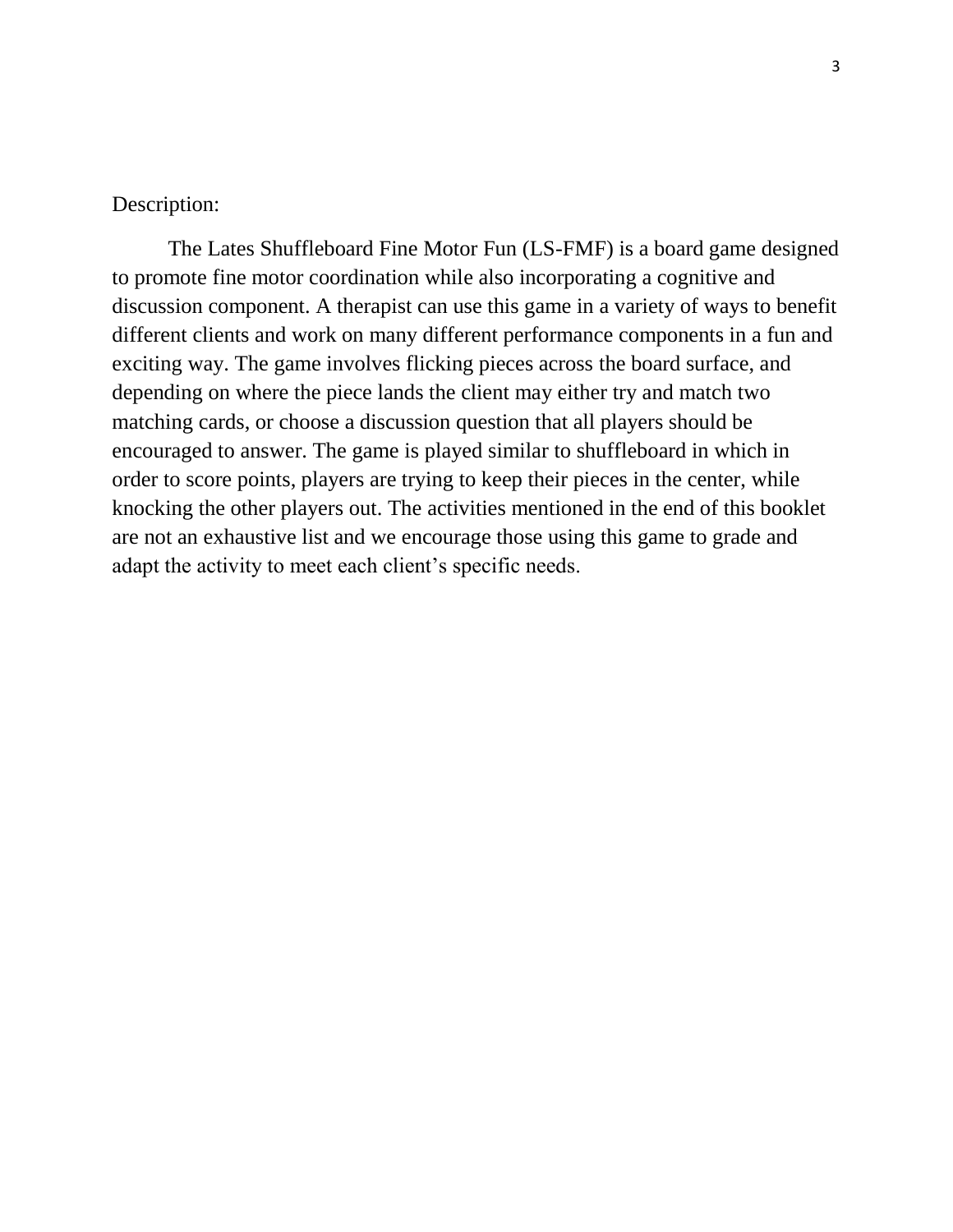#### Materials Used:

- 28"x 28" piece of  $\frac{1}{4}$ " plywood (birch was used for this board)
- 1" x 3" cut into  $\frac{3}{4}$  inch strips 28 inches long each(x4)
- Wood screws  $\frac{3}{4}$ "
- Foam Brushes
- Clear Gloss Oil-Based Polyurethane
- 1 inch brad nails
- Game Play pieces can be purchased online by searching for crokinole discs
	- o Purchased through www.maydaygames.com

Tools Used:

- Table Saw
- Skill Saw
- Miter Saw
- Brad Nailer
- Sand Paper (150 to 200 & 800 grit)
- T-Square
- Clamps
- Drill
- 1.5" spade or hole saw bit
- Phillips drill bit

Diagrams:



**Figure 1**: Main Board

#### 1/4 inch plywood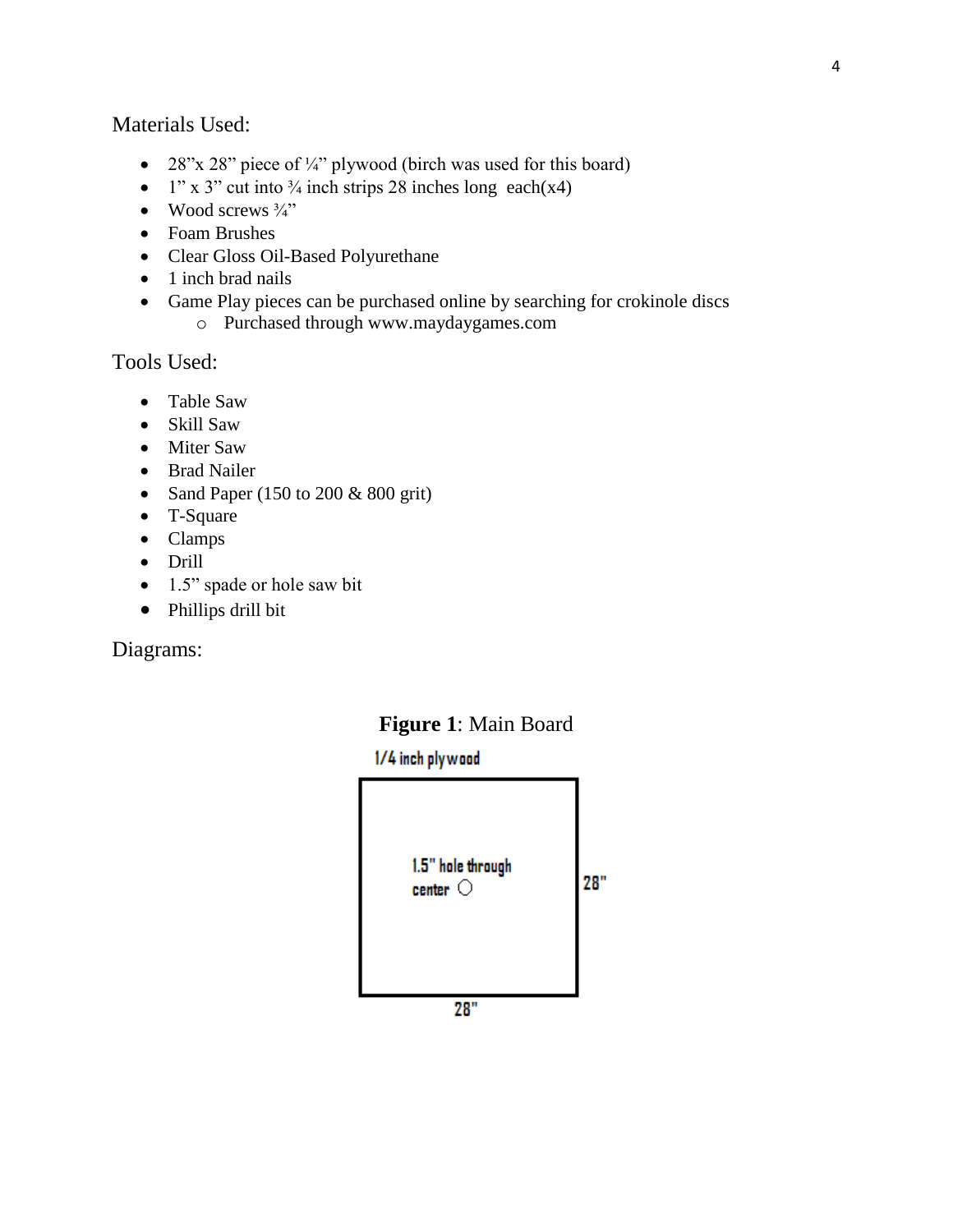**Figure 2**: Trim Strips for Edges (x4)







spacing five screws along each edge.



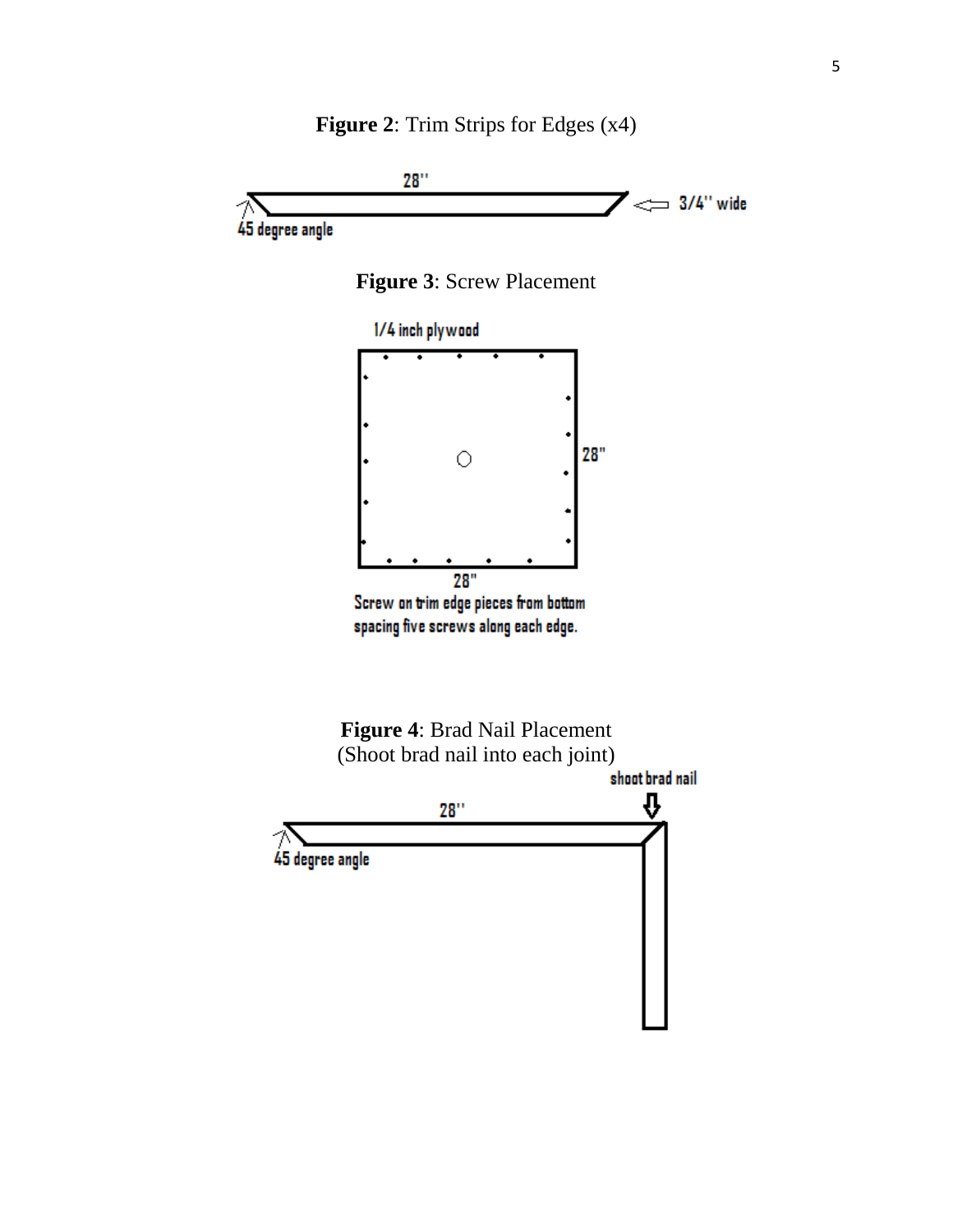# Step By Step Assembly Process

- 1. Cut 28" x 28" piece of  $\frac{1}{4}$ " plywood using table saw or skill saw (Figure 1)
	- a. Measure lines using t-square
- 2. Drill 1.5" hole through the center of the plywood using Spade (Figure 5) or Holesaw bit (Figure 6) for drill.



 **Figure 5**:Spade Bit **Figure 6**: Hole Saw Bit

- 3. Sand any imperfections on the plywood and in center hole until very smooth
- 4. Rip 4, 28 inch long  $\frac{3}{4}$ " wide strips from the 1 x 3" using the table saw
	- a. Take caution and use table saw push stick to keep hands away from table saw blade
	- b. Cut 45 degree angles on either end of the trim strips (Figure 2)
- 5. Using  $\frac{3}{4}$ " wood screws, screw the trim strips to the edges of the board through the bottom of the board using the screw placement as seen in Figure 3.
- 6. Use a brad nailer to shoot 1" brad nails into the corner joints between the edge pieces to hold them together.
- 7. Draw lines using a sharpie to the following dimensions: (Figure 7)
	- a. Outer line is 2" inside the outer edge strip.
	- b. Inner square around center circle is 1" from center circle
	- c. Second square around center circle is 2" from center circle
	- d. Using a medium sized circular coffee can, trace a circle 1" below each corner of the second square. Write numbers in as shown on Figure 7 or on front cover



**Figure 7: Placement of Lines**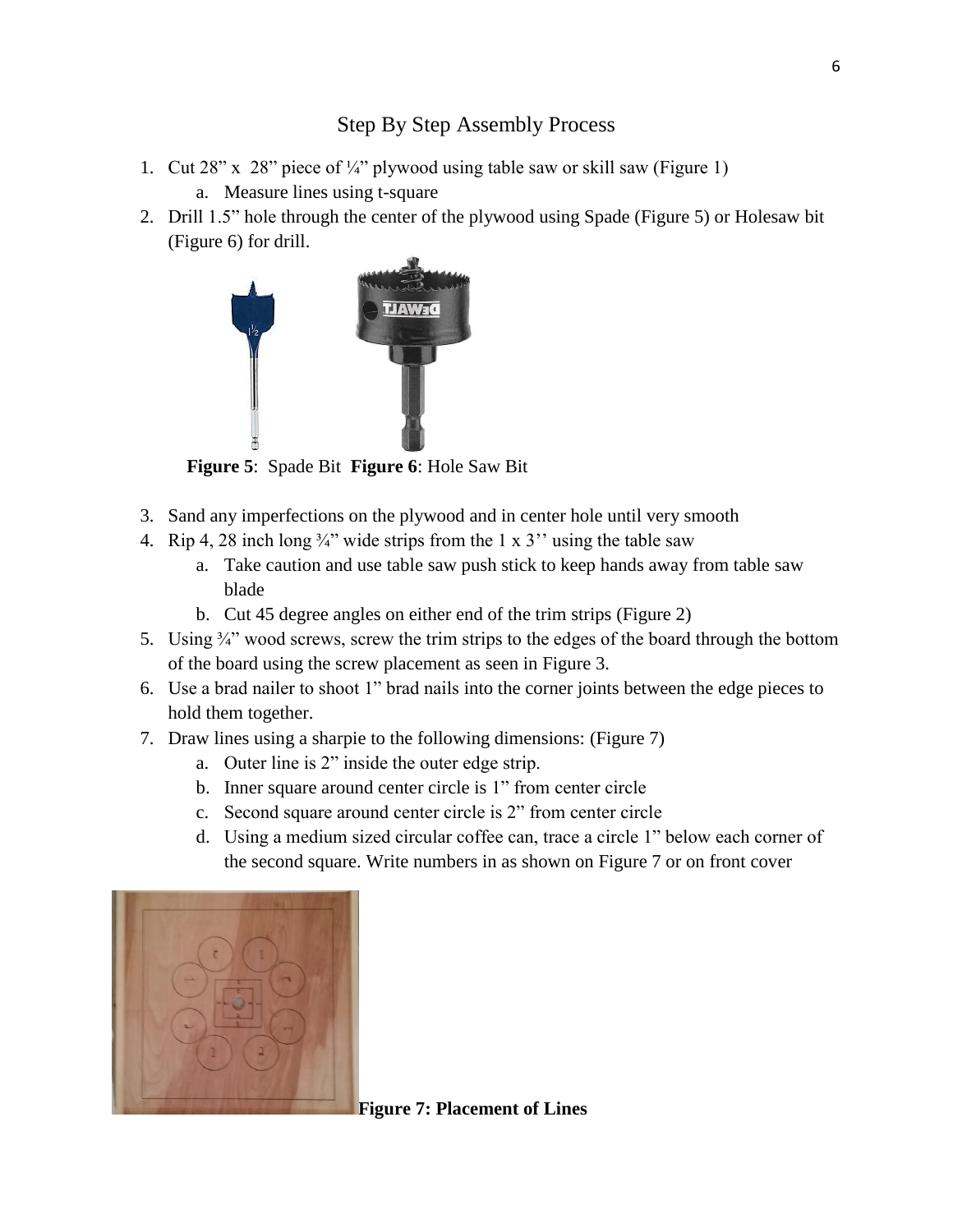- 8. Give sharpie a day to dry. Ensure surface is clean and then apply first coat of oil based polyurethane. Give a day to dry
	- a. \*Do this in a well ventilated area as the polyurethane is not good to breathe.
- 9. Lightly sand board using 800 grit sandpaper until very smooth, clean surface of sanding dust, and reapply second coat of polyurethane.
- 10. After giving a day to dry, lightly sand surface until smooth, clean surface of sanding dust and apply a third coat.
- 11. After giving a day to dry, sand surface and clean sanding dust and the board is ready to play.

# How the Game is Played

- 1. The object of the game is to score as many points as possible.
- 2. Decide on the first player to go first based on some criteria (oldest, tallest, shortest, youngest, etc.)
- 3. The first person flicks one of their pieces from the outer square toward the center trying to get it in the center hole. An automatic two points is scored if the piece lands in the center hole and the piece is immediately taken off the board.
- 4. If the piece lands in a space with a 1 in it, the player draws a discussion card. Each player scores 1 point if they answer the discussion question. If the piece lands in a space with a 2 in it, the player draws two matching cards and tries to get a match. The player scores 2 points if they get a match. The player keeps the matching cards that they get right.
- 5. The next player, going clockwise, flicks one of their pieces trying to get it in the center hole. All pieces that do not land in the center hole stay on the board for the entire game.
- 6. Play continues until all pieces have been used and are in play on the board.
- 7. Add up the scores to determine the winner.

# Activities/Variations

- 1. If you are focusing on cognitive or psychosocial aspects, you can use only the discussion questions or only the matching cards. Scoring would remain the same, except the player whose turn it is would score 1 or 2 points depending on where the piece landed.
- 2. You can have the person whose turn it is make up a discussion question for the group to answer instead of drawing a card.
- 3. You can choose to not use the board and just use the cards as a matching game.
- 4. You can choose to not use the cards and just play the game like shuffleboard, adding up the score at the end of the game. This adds a strategy component in knocking other players chips out of the point scoring areas.
- 5. Players can play a variation where they work together to see how fast they can land a piece in each of the outer circles before they shoot for the center circle. Stop the timer when all circles have a piece in them and a piece lands in the center circle.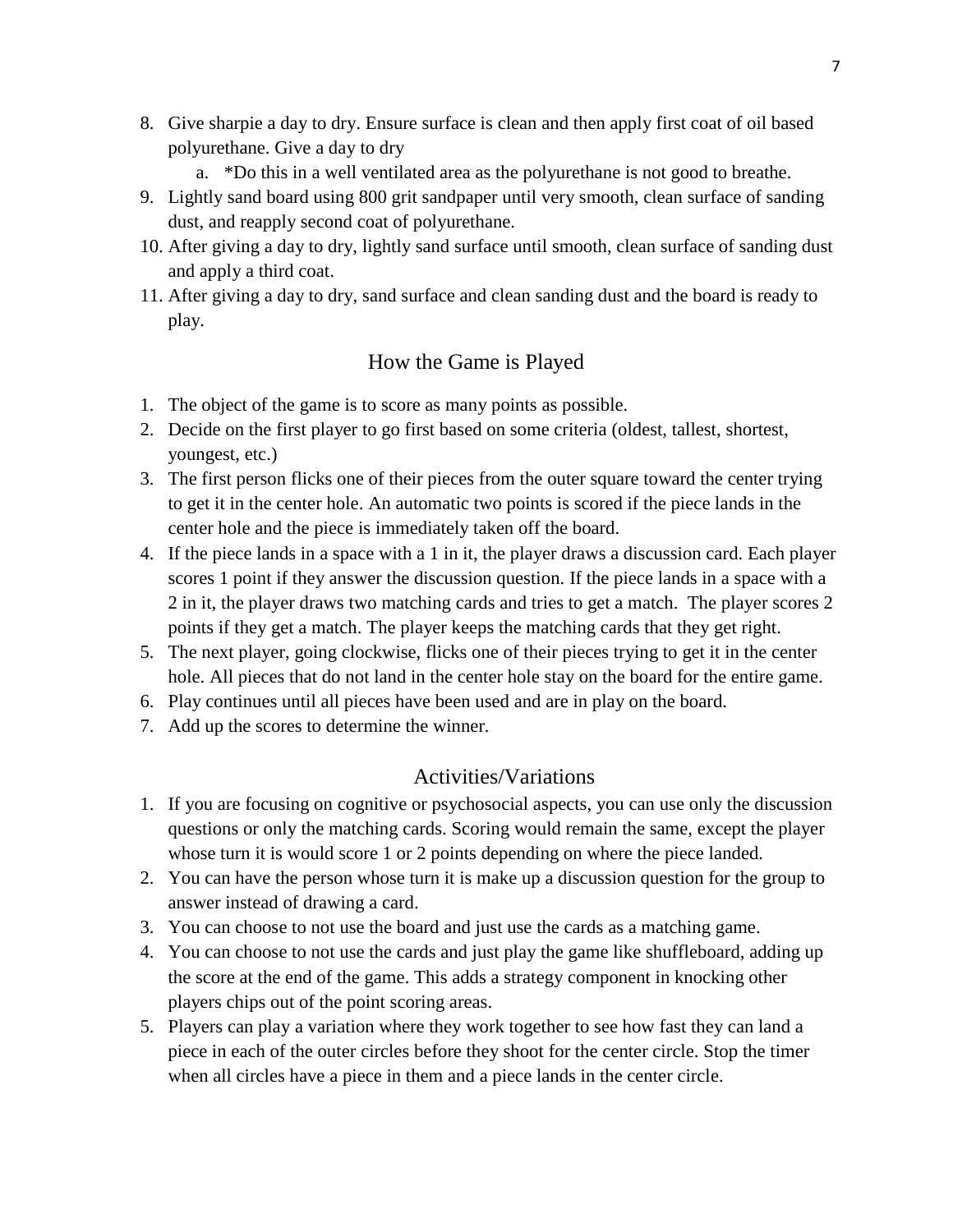- 6. The game can be played and practiced individually by using only the matching cards and adding up your own score as you go along or at the end.
- 7. If playing individually, client can set a timer and use all the pieces to how many points they can score in a certain amount of time.
- 8. New sets of matching cards and discussion questions can be created based on a client's interests/needs. Trivia questions can be used instead of discussion questions.
- 9. You can ask a player to aim for a specific target on the board to work on following directions.
- 10. The pieces can either be flicked, pushed, or hit with the back of a pencil or pen depending on the fine motor ability of the clients.
- 11. Game can be played by tossing laminated paper circles onto the board instead of using discs.
- 12. Game can be played standing up to work on standing tolerance and endurance.

# Performance Components

- **Expression of emotion**: the discussion questions will encourage clients to express their emotions in an appropriate and thoughtful way.
- **Self-regulation of emotions**: Clients will have to regulate their emotions appropriately during the game whether they are winning or losing.
- **Frustration tolerance**: The game can be challenging, and sometimes the client will lose and will need to regulate and cope with their frustration appropriately.
- **Social conduct:** clients will have to be respectful of each other in a group setting and be accepting of other clients stories that are presented through the discussion questions
- **Self-esteem:** through answering the discussion questions, clients will be encouraged to answer with self-confidence and assertiveness.
- **Stress/anxiety relief:** this a fun game and should help individuals cope with stressful times through social interaction and light-hearted competition.
- **Muscle endurance:** if played standing up, this task would be great for lower extremity muscle endurance.
- In-hand-manipulation: if client is using a pen or pencil to hit piece, they can keep score with the same pen or pencil and have to manipulate it in their hand for the different tasks.
- **Fine motor movements:** flicking, pushing, or hitting the pieces requires good fine motor control.
- **Joint mobility:** flexion and extension: reaching for pieces in the middle of the board will require almost full elbow extension, and 50° shoulder flexion. Can grade game for different motions by changing height and position of game board, matching cards, and discussion questions.
- **Following directions:** following the instructions of the game requires strong ability to follow directions.